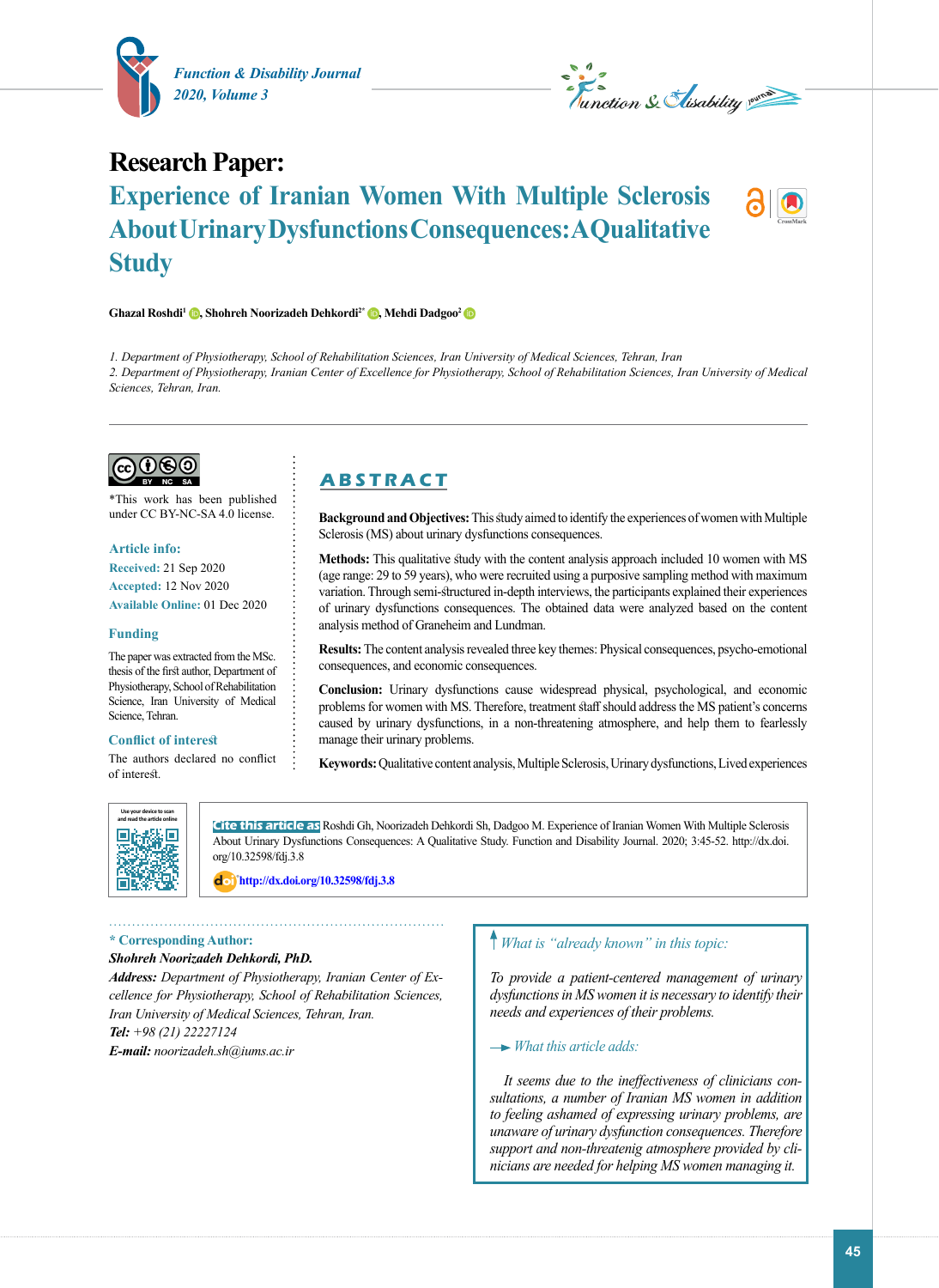

## **1. Introduction**

**M**

ultiple Sclerosis (MS) is an inflammatory and multifactorial neurological disease with unknown causes and destructs the myelin sheath of the central nervous system  $[1-3]$ . Bladder dysfunction is the third most com-

mon symptom of MS, affecting 75% of MS patients [4, [5\].](#page-6-0) Spinal plaques may play a greater role in the development of urinary dysfunctions [\[6\].](#page-6-1) Also, increased urinary frequency and mixed urinary dysfunctions are the most common urinary symptoms in MS people. Urinary dysfunctions cause economic problems by imposing the costs of purchasing pads and other urinary management equipment on the individual, as well as the costs of hospital services, nursing, medicine, etc., on the healthcare system [\[7,](#page-6-2) 8].

Furthermore, urinary dysfunction affects physical well-being and the psychological and social aspects of life in patients with MS [\[9\]](#page-6-3). Chiarelli et al. reported a strong relationship between urinary incontinence and an increased risk of falling due to a rush to the toilet  $[10]$ . Moreover, enuresis is one of the most common urinary dysfunctions in MS women; it reduces sleep quality and causes the feeling of fatigue the next morning. Decreased sleep quality is also associated with increased disability and depression in women with MS (WwMS) [\[7,](#page-6-2) [11-13\]](#page-6-5). Besides, fatigue secondary to urinary incontinence negatively impacts daily functions, social and occupational tasks, and the overall health of WwMS [\[14,](#page-6-6) [15\].](#page-6-7) In many cases, patients are unaware of the effects of their urinary disorders on their lives, therefore, it is common for patients to be reluctant to talk about their urinary problems, owing to the fear of social stigma.

Although urinary dysfunctions cause many limitations and problems for WwMS, clinicians often ignore to talk about urinary dysfunctions  $[7, 16]$  $[7, 16]$  $[7, 16]$ . According to Koch et al. investigations, only one-third of MS patients with a history of urinary incontinence seek treatment  $[17]$ . Also, refusing to talk about urinary incontinence and not receiving treatment at the golden time, often lead to the use of self-made strategies, such as reduced activity or reduced fluid intake, which are often harmful [\[7\]](#page-6-2).

In 2016, the World Health Organization stated that health services should provide patient-centered treatments that consist of a holistic view considering the disease and the physician's opinions, in addition to paying attention to the patient's opinions and concerns [\[18-20\].](#page-6-10) Achieving this goal is not possible without considering the experiences and needs of patients about the disease they are struggling with; these experiences are strongly influenced by the culture of the community in which the patients live.

Currently, the use of qualitative research methods is increasing in medical sciences, because these methods provide a deep understanding of the phenomenon under study. Also, they are the best type of research to investigate and understand human experiences [\[21,](#page-6-11) [22\]](#page-6-12). Qualitative research provides answers to the questions of "why" (to understand and explain the phenomenon) and "how" (to interpret the behavior of the phenomenon). It can reveal the participant's beliefs, behaviors, and feelings. In other words, qualitative research discovers the various facts of a phenomenon [\[21\]](#page-6-11). The management of urinary dysfunctions requires medical teamwork; clinicians cannot complete their treatments without considering the patients' experiences and feelings. Therefore, this qualitative study aimed to investigate the experience of Iranian WwMS about urinary dysfunctions consequences.

## **2. Materials and Methods**

The inclusion criteria were as follows: being female, having more than 18 years of age, receiving a definite diagnosis of one type of MS by a neurologist, and experiencing at least one type of urinary dysfunction. Also, the patients were included if they got a minimum score of 21 on the mini-mental state examination and a score of between 1 and 8 on the expanded disability status scale. We used the purposive sampling method, and to increase the validity and transformability of the results, the participants were selected with maximum variation. Data collection continued until data saturation was reached. Eventually, 10 women with an average age of 45 years participated in this study. Besides, the average MS and urinary dysfunction durations were 12.5 years (range: 3 to 30 years) and 5.8 years (range: 2 to 14 years), respectively. [Table 1](#page-2-0) presents the individual characteristics of the participants.

Data were collected using semi-structured, in-depth, faceto-face interviews. The framework of guiding questions was identified from previous relevant research and two pilot interviews. Each interview began with an open question, such as "What do you experience with urinary symptoms on a day and night from the morning you wake up until the next morning?", allowing participants to speak freely about the subject. For the convenience of the participants and building an intimate atmosphere, a female interviewer was selected who was an MSc student of physiotherapy and was trained for qualitative studies. Also, the body language of the participants was completely recorded. All interviews were recorded by a mobile phone recorder with the permission of the participants. Interviews lasted between 30 to 60 minutes and were conducted wherever participants preferred (home, physiotherapy clinic, hospital, etc.), in calm and completely private conditions.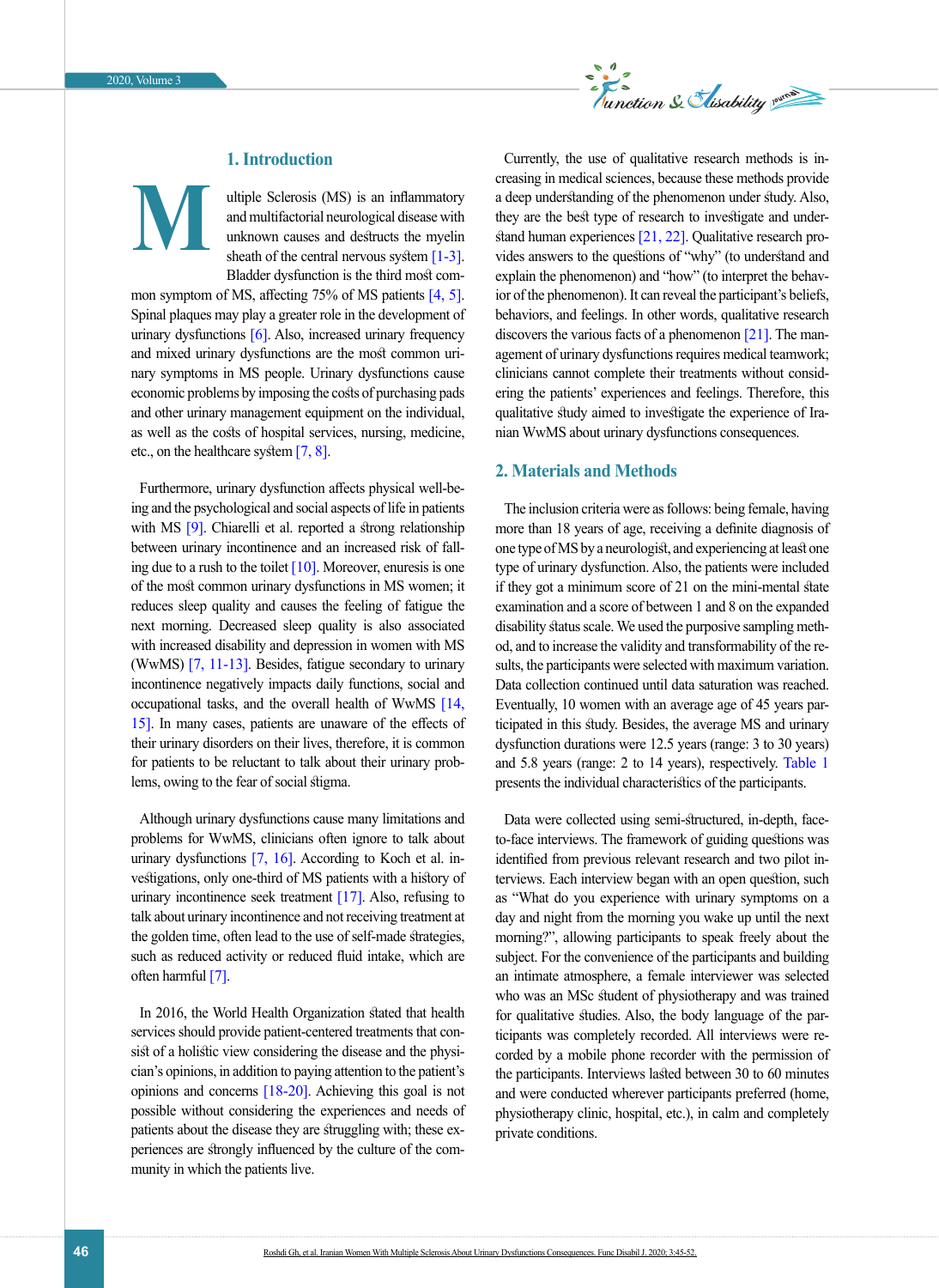

Simultaneous with data collection, the obtained data were analyzed based on Graneheim and Lundman's qualitative content analysis method. The qualitative content analysis is a proper method for discovering human experiences [\[22\]](#page-6-12). Initially, the interviews were transcribed word by word. Then, a typed copy of the interview was given to the participant, so that she could correct, clarify, and complete her comments. Next, the research team read the typed interviews to begin the analysis with the coding and classification process. The texts were read several times to achieve a sense of the whole. Then, the meaning units of participants' statements were identified and condensed. The next step was an abstraction where the condensed meaning units were categorized according to the questions and the objective of the study, finally, the main themes were extracted [\[23\]](#page-6-13).

Credibility, dependability, and transferability are tools for achieving the trustworthiness of qualitative research [\[23\].](#page-6-13) In this study, the interviews were typed and reviewed in each session until the emergence of the main themes, which lasted 9 months. These prolonged engagements and persistent observations were done to achieve the trustworthiness, transferability, and confirmability of the data. Furthermore, the participants were selected with the maximum variation of the MS type, urinary dysfunction type, education, age, etc. The interviewer tried to establish effective communication with the participants to create a calm and non-threatening atmosphere and conduct in-depth interviews.

To ensure credibility and increase the accuracy of the study, the obtained data, extracted codes, and analyses were frequently reviewed by the research team, who were experts in qualitative research, especially in the field of neurology. Also, the participants' recognition of findings guaranteed the confirmability. This goal was achieved by showing the data to participants to express their views on the accuracy of the data and to make corrections if necessary. In two of the interviews, corrections were made after the participants' review. The data were then categorized by the research team and reviewed by the other members of the research team to avoid researcher bias. Moreover, transferability was insured with a thick description of the participant selection, data collection, and analysis process. Describing the process of condensation and abstraction, we tried to facilitate judgment about the credibility of the data [\[23\].](#page-6-13)

Finally, three themes of physical consequences, psychoemotional consequences, and economic consequences were extracted. [Table 2 s](#page-3-0)hows the obtained themes and subthemes.

## **3. Results**

The analysis of 10 interviews with the participants yielded three main themes of physical consequences, psycho-emotional consequences, and economic consequences.

| Row            | Age, y | <b>Marital</b><br><b>Status</b> | <b>Education</b> | MS Duration, y y | <b>MS Type</b> | <b>Urinary Dysfunc-</b><br>tion Duration, y | <b>Urinary Dysfunction</b><br><b>Type</b> | <b>EDSS</b> |
|----------------|--------|---------------------------------|------------------|------------------|----------------|---------------------------------------------|-------------------------------------------|-------------|
| $\mathbf 1$    | 38     | Married                         | Bachelor         | 17               | <b>RR</b>      | 12                                          | MUI- nocturia                             | 4           |
| $\overline{2}$ | 29     | Single                          | <b>Bachelor</b>  | 11               | <b>RR</b>      | $\overline{2}$                              | MUI- urinary reten-<br>tion               | $\mathbf 1$ |
| 3              | 59     | Married                         | Elementary       | 3                | <b>SP</b>      | 3                                           | <b>MUI</b>                                | 4.5         |
| $\overline{4}$ | 45     | <b>Divorced</b>                 | Diploma          | $\overline{4}$   | <b>RR</b>      | 3                                           | <b>MUI</b>                                | 2.5         |
| 5              | 36     | Married                         | Diploma          | 12               | <b>RR</b>      | 10                                          | MUI enuresis-loss of<br>bladder sensation | 4           |
| 6              | 51     | Married                         | Diploma          | 14               | <b>RR</b>      | $\overline{2}$                              | <b>MUI</b>                                | 6           |
| $\overline{7}$ | 53     | Married                         | Bachelor         | 8                | <b>PR</b>      | 5                                           | MUI                                       | 6           |
| 8              | 54     | Married                         | Diploma          | 30               | <b>SP</b>      | 14                                          | MUI- urinary reten-<br>tion               | 5.5         |
| 9              | 47     | Married                         | Diploma          | 6                | <b>RR</b>      | 3                                           | UI                                        | 5           |
| 10             | 38     | Single                          | Bachelor         | 20               | PP             | $\overline{4}$                              | <b>MUI</b>                                | 7.5         |

<span id="page-2-0"></span>**Table 1.** Individual characteristics of the participants

RR: Relapsing-Remitting; MUI: Mixed Urinary Incontinence; SP: Secondary Progressive; PR: Progressive Relapsing; UI: Urinary Incontinence; PP: Primary Progressive.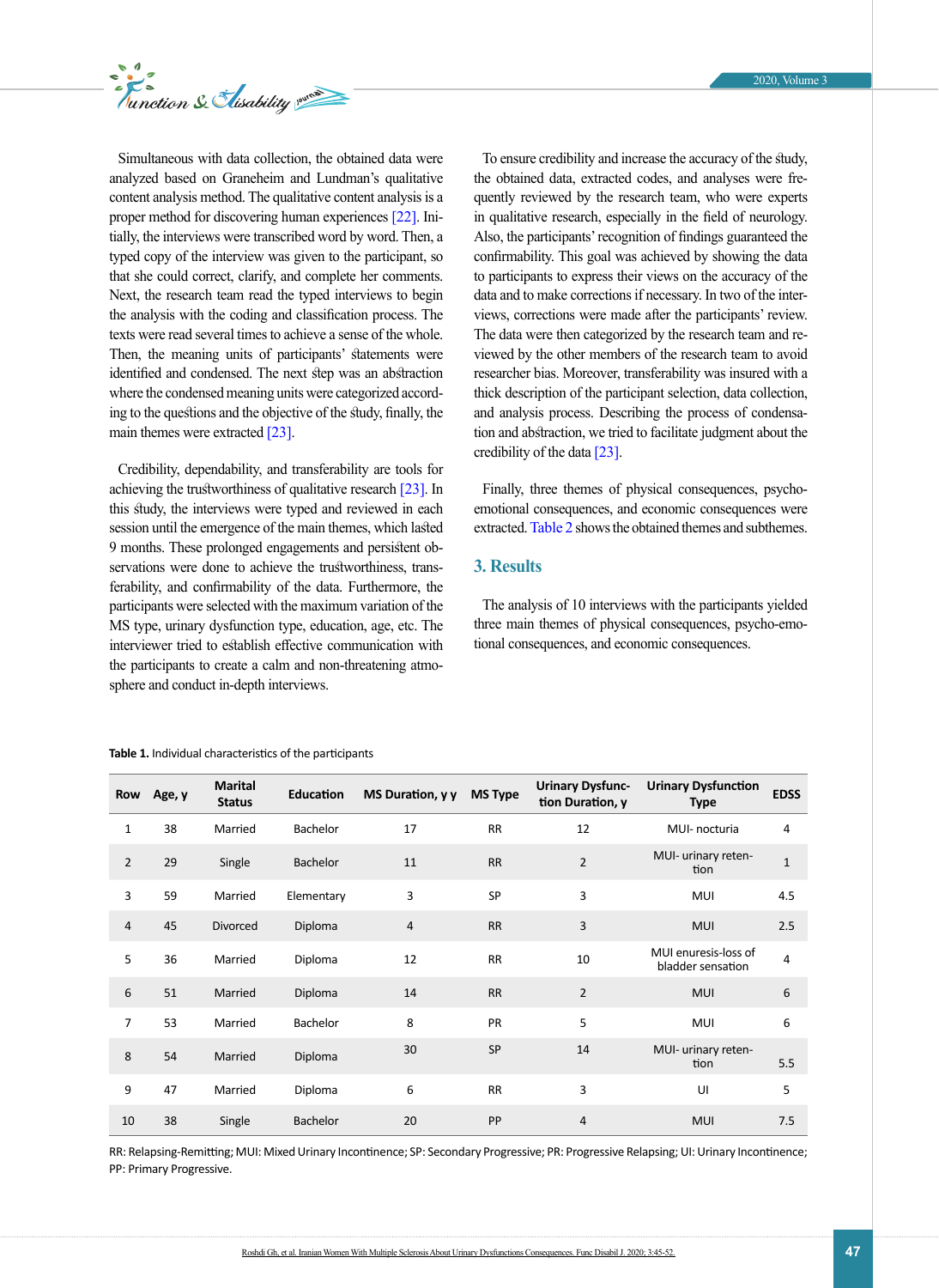

<span id="page-3-0"></span>**Table 2.** Subthemes and themes extracted from the interviews

| <b>Subthemes</b>                                                                                                           | <b>Themes</b>                 |
|----------------------------------------------------------------------------------------------------------------------------|-------------------------------|
| Constipation, kidney stones and urinary tract infections<br>Injuries from falling<br>Inability to perform daily activities | Phisical consequences         |
| Decreased self-confidence<br>Deppression<br>Increased anxiety                                                              | Pcycho-emotional consequences |
| Increased costs<br>Leaving their job                                                                                       | Economic consequences         |

**Physical consequences**

Women in this study suffered from some physical consequences after experiencing urinary dysfunctions. They expressed physical consequences as bodily injuries or inabilities that they faced after having urinary problems. Some of these consequences, like urinary tract infections due to decreased water intake, could trigger the increase of urinary dysfunction in a vicious cycle. The physical consequences of urinary dysfunctions in the participants included "constipation, kidney stones, and urinary tract infections", "injuries from falling", and "inability to perform daily activities".

Some participants experienced constipation, kidney stones, and urinary tract infections after having urinary problems. For example, participant No. 8 said: "I do not drink water and fluids as far as I can tolerate. That's the reason I got a urinary tract infection. Now my doctor told me that I have to drink a lot of water because of this infection". Also, participant No. 6 stated: "I did not drink water early in my illness. Because of that, my kidneys had a problem and brought two stones, then, I got an infection. Now I have to drink water all the time".

Three participants experienced a fall due to a rush to the toilet and the subsequent injuries and fear of falling. Participant No. 4 stated: "When I had to go to the toilet quickly, I fell on my way to there. I also couldn't control my urine. Both of my legs were bruised. My knee hurt too. I remember once I had an ankle sprain".

According to participants, the inability to perform daily activities is the final physical consequence of urinary disorders. Participants reported that they were unable to do some daily activities, such as shopping, going out, and washing dishes. In this regard, participant No. 1 mentioned: "I used to do all my works by myself. I used to go shopping, walking, etc. but now I cannot go out for a long time. It bothers me a lot because I have to go to the toilet several times and if it is not available, I may experience incontinence". Participant No. 5 explained: "It's very difficult now. I cannot even wash the dishes. As soon as my hands get wet I feel an urgency. I do not want to be like this. I've reduced my activities now".

## **Psycho-emotional consequences**

Psycho-emotional consequences are the second category of the consequences of urinary dysfunctions. After experiencing urinary dysfunctions, participants had the feelings of "decreased self-confidence", "depression", and "increased anxiety". Participants stated these feelings as a result of experiencing a feeling of shame and helplessness due to incontinence in public. Also, low self-esteem and depression result in social isolation in WwMS, because they do not want to be judged by their relatives or other people. Participant No. 1 who felt less self-confident said: "Ever since I couldn't control my urine, I had completely lost my self-esteem. I stay away from gatherings. I am ashamed all the time". Participant No. 7 stated about depression: "I used to be strong. My doctor once said to me, you are a warrior. But imagine getting wet in front of everyone…. I got depressed. I was very depressed. I was crying all the time". Also, participants were concerned about issues, such as urinary dysfunctions aggravation with getting older, falling, dependence on others, diapers being visible under their clothes, incontinence in public, etc. Participant No. 9 said: "I'm always afraid of incontinence in public, that's the reason I prefer staying home and I refuse going to parties or gatherings". Participant No. 1 also explained: "I will not go to any parties because I'm afraid my diaper would be visible under my clothes. I do not want everyone to notice and understand that I use a diaper". She also stated: "I'm always afraid of the future, I think I will lose my urinary control completely when I get old and everything will get worse".

#### **Economic consequences**

The experience of urinary disorders also had economic consequences, including "increased costs" and "leaving their job" for women participating in this study. These consequences impose economic burdens on WwMS, because these women had to purchase expensive MS medications, walking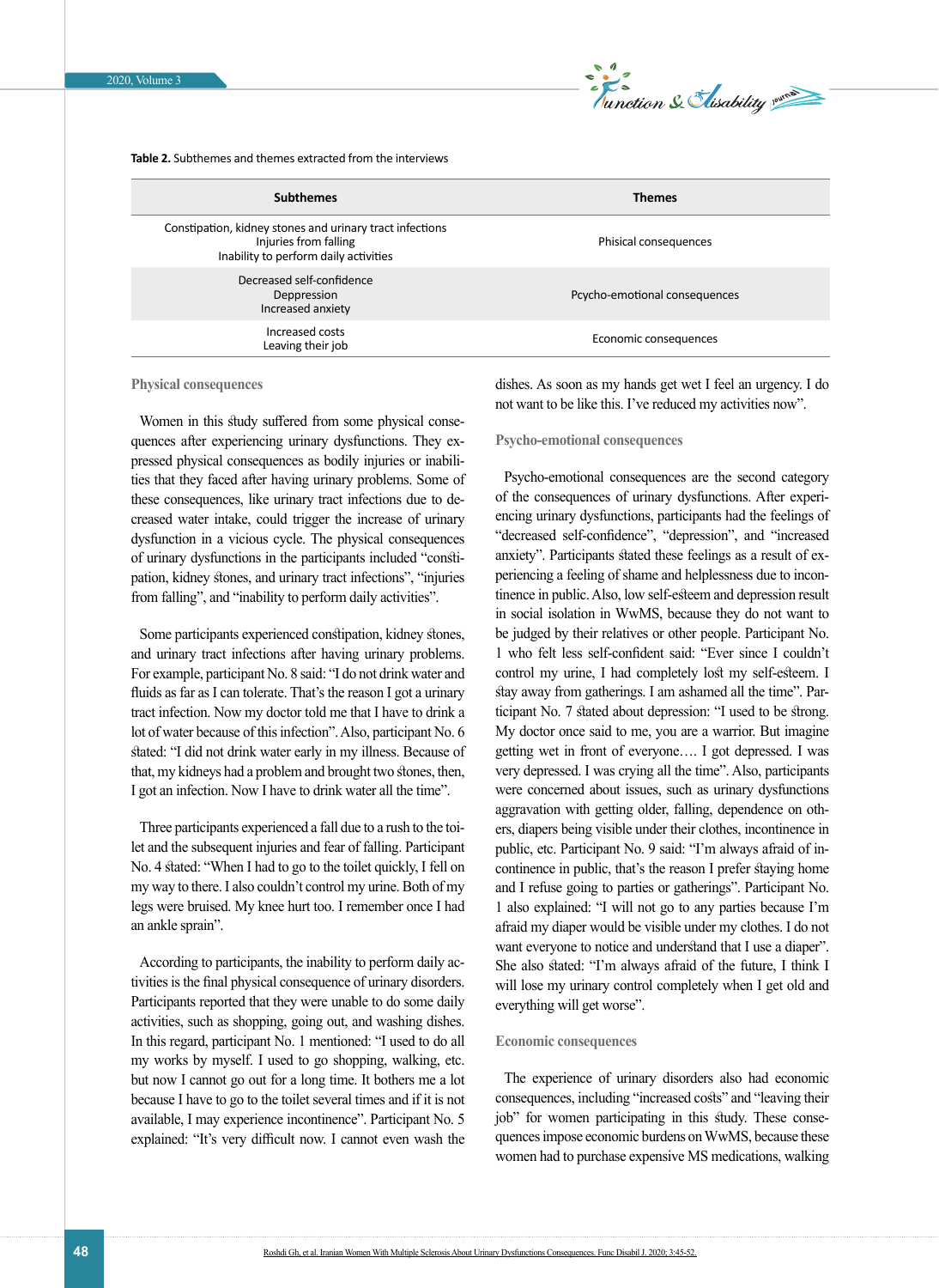

aids, etc., to deal with the disease. Thus, the increased costs as a result of buying diapers or visiting a urologist and not having health insurance due to unemployment make these women's life harder. In this study, two participants stated an increase in their daily costs as a result of the need for diapers or urine control medications. Participant No. 10 explained: "Our medications for MS are expensive enough. Now that doctor has prescribed me another expensive medicine to control my urine, the problem is doubled. The diaper is getting more expensive each day. Moreover, besides all these costs, we cannot even have a proper work because of our MS-related disabilities". Two participants were forced to quit their jobs because of urinary dysfunctions and related problems, subsequently, they felt economic burdens. Participant No. 4 who was a nurse assistant said: "Sometimes I got a headache when I was at work, then, I didn't have any control of my urine and I fell on the ground, so I got fired. Now I don't have any health insurance and that's really difficult". Participant No. 7 who quit her job because of the stressful atmosphere also explained: "At work, it was always discrimination between me and others, they talked behind my back, I felt so much stress and I was not happy. So, I decided to quit my job. But that wasn't the end of the story. I got depression, I was crying all the time. I didn't have any income or health insurance. That was intolerable".

## **4. Discussion**

Urinary dysfunctions have consequences for WwMS; the identification of these consequences plays an important role in managing urinary dysfunctions. In this study, the content of the consequences of urinary dysfunctions included three categories: physical consequences, psycho-emotional consequences, and economic consequences.

#### **Physical consequences**

Constipation, kidney stones, and urinary tract infections were among the physical consequences that participants experienced following urinary disorders. These consequences indirectly occurred as a result of either reduced water and fluid intake or using urinary dysfunction management devices, such as diapers and catheters. Consistent with the results of the present study, De Seze et al. showed that urinary disorders lead to the infection of the lower urinary tract and bladder and the urinary tract stones [24]. It is also reported that lower urinary tract infections are more common in people with MS who need catheterization  $[25]$ . In preventing kidney stone formation, it is important to consume at least two liters of fluid per day to facilitate the excretion of solid microparticles from the urinary tract  $[26]$ . Therefore, the arbitrary reduction of water consumption to prevent incontinence in WwMS can

increase the risk of kidney stone formation, urinary tract infection, and constipation.

Some of the participants had an experience of falling due to urinary urgency and suffered from multiple body injuries. Urinary incontinence is directly related to the increased risk of falling because of a stressful rush to the toilet. Also, nocturnal urinary dysfunctions can increase the risk of falling owing to the lack of sufficient light at night, sleep disturbance, and the rapid change of body position from sleeping to standing and walking  $[10, 27]$  $[10, 27]$ . Similarly, Finlayson et al. stated that urinary incontinence is one of the risk factors of falling and the subsequent increased fear of falling, which is another risk factor for increasing the probability of falling [\[28\].](#page-6-17)

Furthermore, Browne et al. reported that incontinence and leakage disrupted the daily activities of MS patients, including driving and shopping [\[7\].](#page-6-2) In this study, some married women complained about "inability to dishwashing", which was not mentioned in similar studies. Participants reported experiencing urinary incontinence when their hands were in contact with cold water. It seems that the ability to wash dishes (along with other daily activities) is important for the married women in this study; this is a cultural belief. In Iranian culture, wives accept the responsibility of most household chores, especially dishwashing, so, women who are unable to wash dishes because of urinary dysfunctions will experience a bad feeling of disability.

## **Psycho-emotional consequences**

In this study, women acknowledged that their self-confidence decreased with urinary dysfunctions aggravation. Urinary incontinence may lead to emotional distress, isolation from society, and decreased self-esteem in older women, because of the experience of incontinence in public and an unpleasant feeling of embarrassment due to wetness and the smell of urine [\[29,](#page-6-18) [30\]](#page-6-19).

Most of the participants admitted that they had never felt severely depressed because of the MS, but they had become depressed since they had urinary dysfunctions. With urinary incontinence becoming more unpredictable, women are more prone to social isolation and the reduction of activities, which can lead to depression and helplessness [31]. Also, urinary incontinence and its complications may lead to depression, which reduces the patients' motivation to pursue their treatment and the effectiveness of therapies [\[32\]](#page-6-20). In Iran, social stigma about urinary problems is also a factor that greatly affects self-confidence and depression in WwMS; it may lead to social isolation and a decreased quality of life.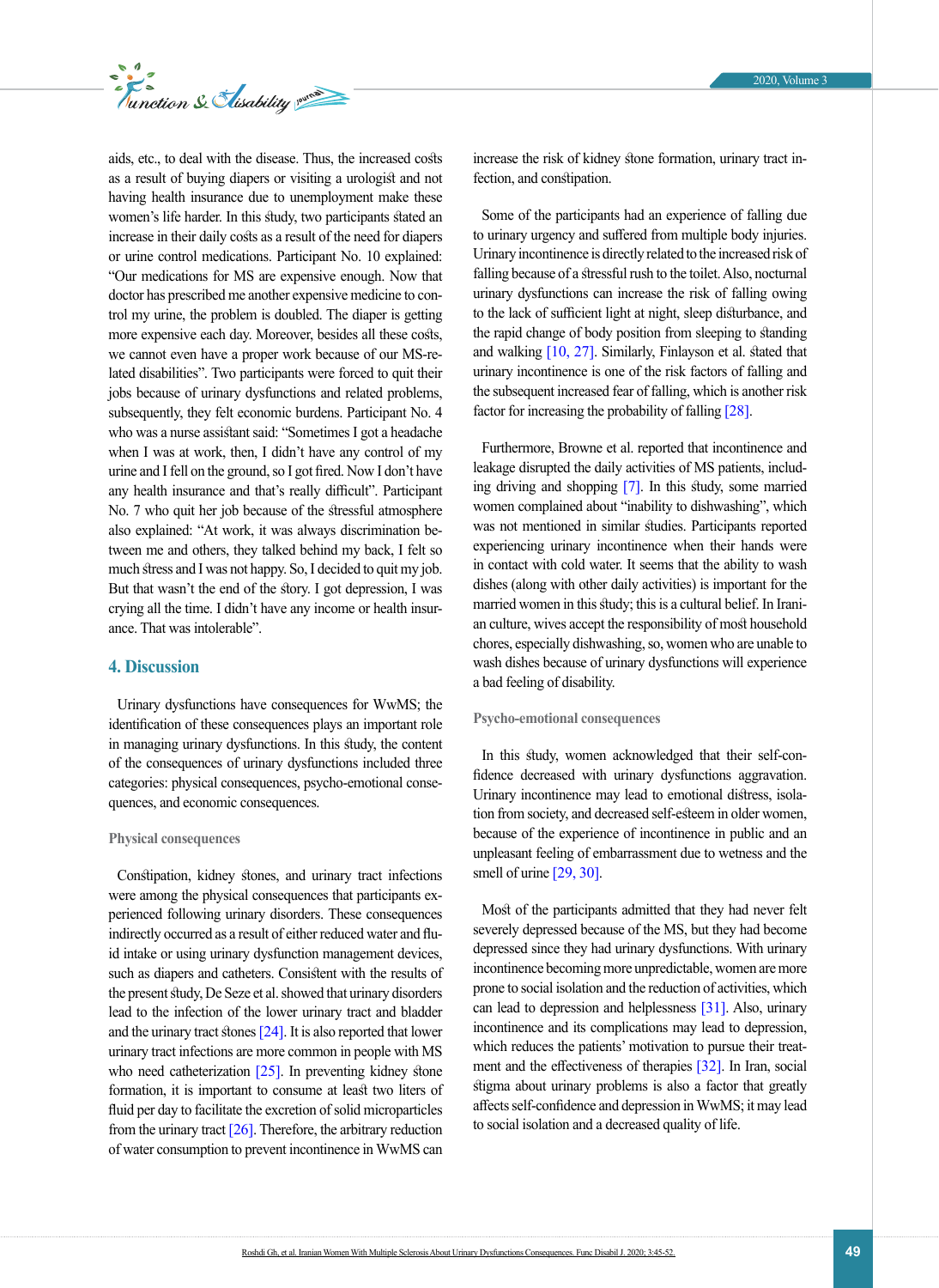

Dysfunctional beliefs and negative thoughts about social stigma increase the anxiety and distress of people with urinary incontinence [31]. About 50% of people with MS experience anxiety, which can increase the risk of depression and cognitive problems. Additionally, depression, anxiety, and cognitive problems strongly impact the quality of life of people with neurological diseases, such as MS [\[33\]](#page-6-21). Participants in this study were anxious about being judged by society and their relatives, because of social stigma and negative beliefs around urinary problems. Most Iranians consider a person with a urinary problem as unclean and filthy, making the affected person feel guilty and anxious. Importantly, clinicians should consider the teaching of stress and anxiety coping strategies in WwMS.

#### **Economic consequences**

In this study, WwMS stated that the costs of urinary dysfunctions were added to the other costs of MS, such as the cost of medication, hospitalization, and the purchase of assistive devices, like wheelchairs, walkers, etc. This made their lives even more difficult because some WwMS were unable to work. Besides, the "increased costs" may lead to not seeking treatment for urinary dysfunctions. Urinary incontinence management not only imposes costs on WwMS (who are often not covered by health insurance) and their families but also puts economic burdens on the public health system by increasing the need for nursing, hospital servicing, and the provision of special drugs [\[7,](#page-6-2) [34\].](#page-6-22) Moreover, some urinary dysfunction therapies, such as biofeedback are not covered by health insurance in Iran and may impose an economic burden on WwMS.

People with MS quit their jobs for many reasons, including motor or cognitive impairments and fatigue, poor workplace ergonomics, and negative attitudes, such as employer discrimination [35]. Having adequate income and health insurance is very important for WwMS, because of the expensive costs of treating MS and its associated urinary dysfunctions. Therefore, leaving the job imposes a heavy financial burden on these patients.

## **5. Conclusion**

Urinary dysfunctions cause widespread physical, psychological, and economic problems for WwMS. Also, the inadequate advice of clinicians for the urinary dysfunctions of WwMS and the shame of expressing these dysfunctions lead to chronicity and complex management of the dysfunction. Therefore, treatment staff should address the MS patients' concerns caused by the urinary disorder, in a non-threatening atmosphere, and help them to fearlessly manage their urinary problems.

## **Ethical Considerations**

**Compliance with ethical guidelines**

The code of ethics for the present study was IR.IUMS. REC.1398.497, which was obtained from the Ethics Committee of the Iran University of Medical Sciences. Besides, the objectives of the study were fully explained to the participants, then, a written informed consent form was given to them. Also, the interviews were recorded only with the permission of the participants.

## **Funding**

The paper was extracted from the MSc. thesis of the first author, Department of Physiotherapy, School of Rehabilitation Science, Iran University Of Medical Science, Tehran.

## **Authors' contributions**

Conceptualization, supervision: Shohreh Noorizadeh Dehkordi; Methodology: Shohreh Nooizadeh Dehkordi, Ghazal Roshdi; Investigation, writing – review  $\&$  editing: All authors; Writing – original draft: Ghazal Roshdi.

## **Conflict of interest**

The authors declared no conflict of interest.

## **Acknowledgments**

We would like to thank all the participants for sharing their experiences, and also the Iranian MS Association, the Iran University of Medical Sciences, and all the physical therapists and clinicians who have somehow helped us in finding WwMS and conducting interviews.

### **References**

- <span id="page-5-0"></span>[1] Brucker BM, Nitti VW, Kalra S, Herbert J, Sadiq A, Utomo P, et al. Barriers experienced by patients with multiple sclerosis in seeking care for lower urinary tract symptoms. Neurourol Urodyn. 2017; 36(4):1208-13. [[DOI:10.1002/nau.23101\]](https://doi.org/10.1002/nau.23101) [\[PMID\]](https://www.ncbi.nlm.nih.gov/pubmed/27548624)
- [2] Mahajan S, Patel P, Marrie R. Under treatment of overactive bladder symptoms in patients with multiple sclerosis: an ancillary analysis of the NARCOMS patient registry. J Urol. 2010; 183(4):1432-7. [[DOI:10.1016/j.juro.2009.12.029](https://doi.org/10.1016/j.juro.2009.12.029)] [[PMID](https://www.ncbi.nlm.nih.gov/pubmed/20171697)]
- [3] Poorolajal J, Mazdeh M, Saatchi M, Ghane ET, Biderafsh A, Lotfi B, Feryadres M, Pajohi K. Multiple sclerosis associated risk factors: A casecontrol study. Iran J Public Health. 2015; 44(11):1498-505. [\[PMCID\]](https://www.ncbi.nlm.nih.gov/pmc/articles/PMC4703229/)  [\[PMID\]](https://www.ncbi.nlm.nih.gov/pmc/articles/PMC4703229/)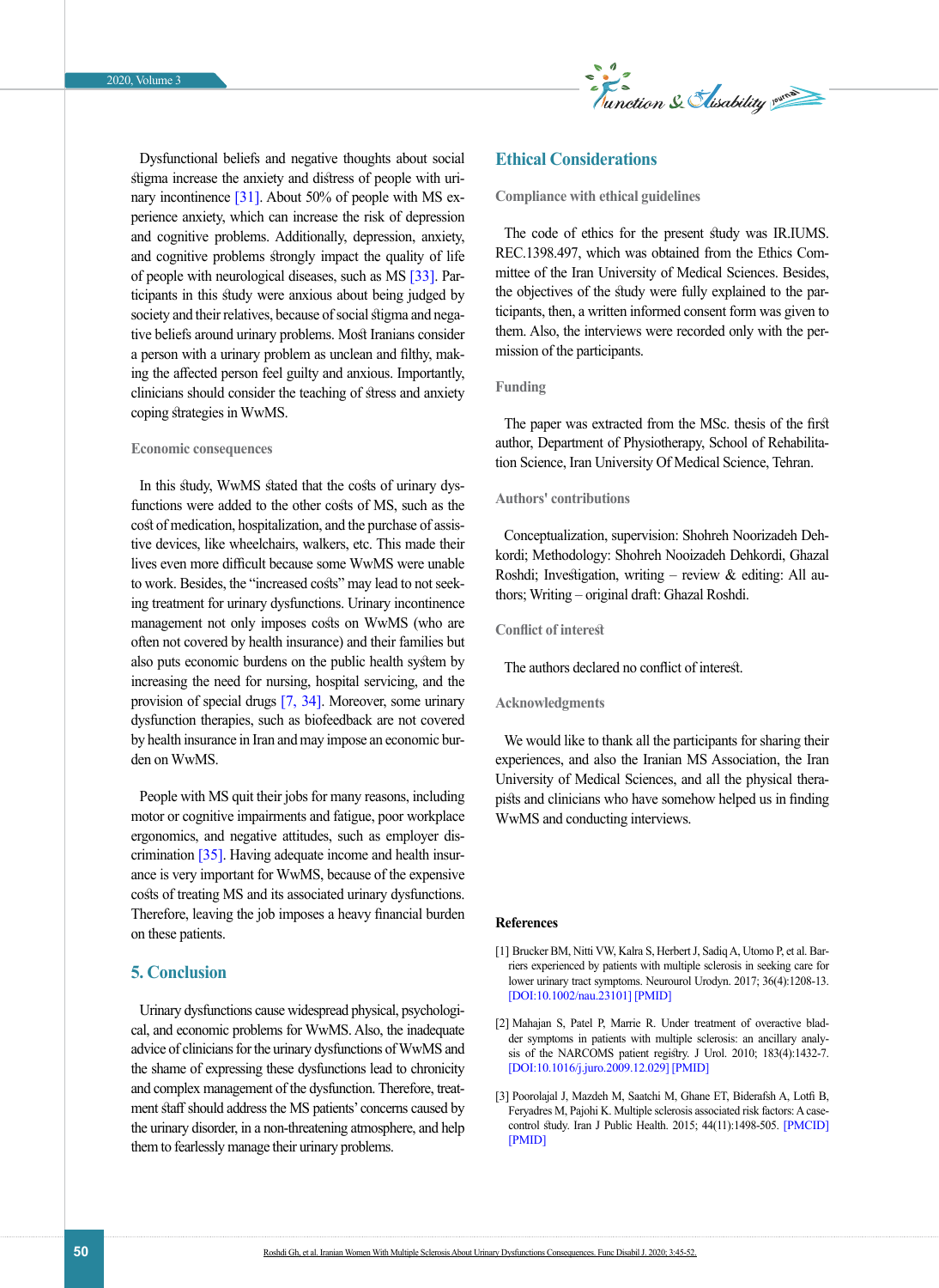- [4] Akkoç Y, Ersöz M, Yüceyar N, Tunç H, Köklü K, Yoldaş TK, et al. Overactive bladder symptoms in patients with multiple sclerosis: Frequency, severity, diagnosis and treatment. J Spinal Cord Med. 2016; 39(2):229-33. [[DOI:10.1179/2045772315Y.0000000021\]](https://doi.org/10.1179/2045772315Y.0000000021) [[PMID](https://www.ncbi.nlm.nih.gov/pubmed/25936385)] [[PMCID](http://www.ncbi.nlm.nih.gov/pmc/articles/PMC5072493)]
- <span id="page-6-0"></span>[5] Umar SB, Griffing L, Garcia H, Foxx-Orenstein AE, DiBaise JK, Crowell MD. The impact of pelvic floor and lower gastrointestinal symptoms on quality of life in women with systemic sclerosis. J Clin Gastroenterol. 2016; 50(6):e55-e9. [[DOI:10.1097/MCG.0000000000000405](https://doi.org/10.1097/MCG.0000000000000405)] [[PMID](https://www.ncbi.nlm.nih.gov/pubmed/26325189)]
- <span id="page-6-1"></span>[6] Aharony SM, Lam O, Corcos J. Evaluation of lower urinary tract symptoms in multiple sclerosis patients: Review of the literature and current guidelines. Can Urol Assoc J. 2017; 11(1-2):61-4. [[DOI:10.5489/](https://doi.org/10.5489/cuaj.4058) [cuaj.4058](https://doi.org/10.5489/cuaj.4058)] [[PMID](https://www.ncbi.nlm.nih.gov/pubmed/28443147)] [[PMCID](http://www.ncbi.nlm.nih.gov/pmc/articles/PMC5403674)]
- <span id="page-6-2"></span>[7] Browne C, Salmon N, Kehoe M. Bladder dysfunction and quality of life for people with multiple sclerosis. Disabil Rehabil. 2015; 37(25):2350-8. [[DOI:10.3109/09638288.2015.1027007\]](https://doi.org/10.3109/09638288.2015.1027007) [[PMID\]](https://www.ncbi.nlm.nih.gov/pubmed/25801920)
- [8] Rn TK, Rn DK, Rn SK. We just don't talk about it: Men living with urinary incontinence and multiple sclerosis. Int J Nurs Pract. 2000; 6(5):253- 60. [[DOI:10.1046/j.1440-172x.2000.00227.x](https://doi.org/10.1046/j.1440-172x.2000.00227.x)]
- <span id="page-6-3"></span>[9] Sinclair AJ, Ramsay IN. The psychosocial impact of urinary incontinence in women. Obstet Gynaecol. 2011; 13(3):143-8. [[DOI:10.1576/](https://doi.org/10.1576/toag.13.3.143.27665) [toag.13.3.143.27665\]](https://doi.org/10.1576/toag.13.3.143.27665)
- <span id="page-6-4"></span>[10] Chiarelli PE, Mackenzie LA, Osmotherly PG. Urinary incontinence is associated with an increase in falls: A systematic review. Austral J Physiother. 2009; 55(2):89-95. [[DOI:10.1016/S0004-9514\(09\)70038-8](https://doi.org/10.1016/S0004-9514(09)70038-8)]
- <span id="page-6-5"></span>[11] Kaminska M, Kimoff R, Schwartzman K, Trojan D. Sleep disorders and fatigue in multiple sclerosis: evidence for association and interaction. J Neurol Sci. 2011; 302(1-2):7-13. [[DOI:10.1016/j.jns.2010.12.008](https://doi.org/10.1016/j.jns.2010.12.008)] [[PMID](https://www.ncbi.nlm.nih.gov/pubmed/21241993)]
- [12] Lunde HMB, Aae TF, Indrevåg W, Aarseth J, Bjorvatn B, Myhr K-M, et al. Poor sleep in patients with multiple sclerosis. PloS One. 2012; 7(11):e49996. [[DOI:10.1371/journal.pone.0049996\]](https://doi.org/10.1371/journal.pone.0049996) [\[PMID](https://www.ncbi.nlm.nih.gov/pubmed/23166808)] [[PMCID](http://www.ncbi.nlm.nih.gov/pmc/articles/PMC3498191)]
- [13] Vitkova M, Gdovinova Z, Rosenberger J, Szilasiova J, Nagyová I, Mikula P, et al. Factors associated with poor sleep quality in patients with multiple sclerosis differ by disease duration. Disabil Health J. 2014; 7(4):466-71. [[DOI:10.1016/j.dhjo.2014.05.004](https://doi.org/10.1016/j.dhjo.2014.05.004)] [[PMID](https://www.ncbi.nlm.nih.gov/pubmed/25224987)]
- <span id="page-6-6"></span>[14] Smith MM, Arnett PA. Factors related to employment status changes in individuals with multiple sclerosis. Mult Scler J. 2005; 11(5):602-9. [[DO](https://doi.org/10.1191/1352458505ms1204oa) [I:10.1191/1352458505ms1204oa](https://doi.org/10.1191/1352458505ms1204oa)] [[PMID](https://www.ncbi.nlm.nih.gov/pubmed/16193900)]
- <span id="page-6-7"></span>[15] Freal JE, Kraft GH, Coryell JK. Symptomatic fatigue in multiple sclerosis. Arch Phy Med Rehab. 1984; 65(3):135-8. [https://europepmc.org/](https://europepmc.org/article/med/6703889 ) [article/med/6703889](https://europepmc.org/article/med/6703889 )
- <span id="page-6-8"></span>[16] DasGupta R, Fowler CJ. Bladder, bowel and sexual dysfunction in Multiple Sclerosis. Drugs. 2003; 63(2):153-66. [[DOI:10.2165/00003495-](https://doi.org/10.2165/00003495-200363020-00003) [200363020-00003\]](https://doi.org/10.2165/00003495-200363020-00003) [[PMID\]](https://www.ncbi.nlm.nih.gov/pubmed/12515563)
- <span id="page-6-9"></span>[17] Koch T, Kralik D, Eastwood S, Schofield A. Breaking the silence: women living with multiple sclerosis and urinary incontinence. Int J Nurs Pract. 2001; 7(1):16-23. [[DOI:10.1046/j.1440-172x.2001.00241.x](https://doi.org/10.1046/j.1440-172x.2001.00241.x)] [[PMID](https://www.ncbi.nlm.nih.gov/pubmed/11811342)]
- <span id="page-6-10"></span>[18] Kurtz SM. Doctor-patient communication: Principles and practices. Can J Neurol Sci. 2002; 29(S2):S23-S9. [[DOI:10.1017/](https://doi.org/10.1017/S0317167100001906) [S0317167100001906\]](https://doi.org/10.1017/S0317167100001906) [[PMID](https://www.ncbi.nlm.nih.gov/pubmed/12139082)]
- [19] Munson E, Willcox A. Applying the calgary-cambridge model. Pract Nurs. 2007; 18(9):464-8. [[DOI:10.12968/pnur.2007.18.9.27158](https://doi.org/10.12968/pnur.2007.18.9.27158)]
- [20] Sharma AE, Grumbach K. Engaging patients in primary care practice transformation: theory, evidence and practice. Family Practice. 2017; 34(3):262-7.<https://doi.org/10.1093/fampra/cmw128>
- <span id="page-6-11"></span>[21] Hennink M, Hutter I, Bailey A. Qualitative research methods. California: SAGE Publications Limited; 2020.
- <span id="page-6-12"></span>[22] Erlingsson C, Brysiewicz P. A hands-on guide to doing content analysis. Afr J Emerg Med. 2017; 7(3):93-9. [[DOI:10.1016/j.](https://doi.org/10.1016/j.afjem.2017.08.001) [afjem.2017.08.001](https://doi.org/10.1016/j.afjem.2017.08.001)] [[PMID\]](https://www.ncbi.nlm.nih.gov/pubmed/30456117) [[PMCID\]](http://www.ncbi.nlm.nih.gov/pmc/articles/PMC6234169)
- <span id="page-6-13"></span>[23] Graneheim UH, Lundman B. Qualitative content analysis in nursing research: Concepts, procedures and measures to achieve trustworthiness. Nurse Educ Today. 2004; 24(2):105-12. [[DOI:10.1016/j.](https://doi.org/10.1016/j.nedt.2003.10.001) [nedt.2003.10.001\]](https://doi.org/10.1016/j.nedt.2003.10.001) [[PMID\]](https://www.ncbi.nlm.nih.gov/pubmed/14769454)
- [24] De Sèze M, Ruffion A, Denys P, Joseph PA, Perrouin-Verbe B, Group IFN-Ues. The neurogenic bladder in multiple sclerosis: Review of the literature and proposal of management guidelines. Mult Scler J. 2007; 13(7):915-28. [[DOI:10.1177/1352458506075651](https://doi.org/10.1177/1352458506075651)] [[PMID](https://www.ncbi.nlm.nih.gov/pubmed/17881401)]
- <span id="page-6-14"></span>[25] Abello A, Badin J, Das AK. Worsening disability status in multiple sclerosis predicts urologic complications. Int Urol Nephrol. 2020:1-5. [[DOI:10.1007/s11255-020-02381-6\]](https://doi.org/10.1007/s11255-020-02381-6) [[PMID\]](https://www.ncbi.nlm.nih.gov/pubmed/31983045)
- <span id="page-6-15"></span>[26] Borghi L, Meschi T, Amato F, Briganti A, Novarini A, Giannini A. Urinary volume, water and recurrences in idiopathic calcium nephrolithiasis: A 5-year randomized prospective study. J Urol. 1996; 155(3):839-43. [[DOI:10.1097/00005392-199603000-00009\]](https://doi.org/10.1097/00005392-199603000-00009)
- <span id="page-6-16"></span>[27] Soliman Y, Meyer R, Baum N. Falls in the elderly secondary to urinary symptoms. Rev Urol. 2016; 18(1):28-32. [\[PMCID\] \[PMID\]](https://www.ncbi.nlm.nih.gov/pmc/articles/PMC4859925/)
- <span id="page-6-17"></span>[28] Finlayson ML, Peterson EW, Cho CC. Risk factors for falling among people aged 45 to 90 years with multiple sclerosis. Arch Phys Med Rehabil. 2006; 87(9):1274-9. [[DOI:10.1016/j.apmr.2006.06.002](https://doi.org/10.1016/j.apmr.2006.06.002)] [[PMID](https://www.ncbi.nlm.nih.gov/pubmed/16935067)]
- <span id="page-6-18"></span>[29] Elbana HM, Salama AM, Barakat MM. Effect of urinary incontinence on quality of life and self esteem of postmenopausal women. Am J Nurs. 2018; 7(5):182-91. [[DOI:10.11648/j.ajns.20180705.15](https://doi.org/10.11648/j.ajns.20180705.15)]
- <span id="page-6-19"></span>[30] Grimby A, Milsom I, Molander U, Wiklund I, Ekelund P. The influence of urinary incontinence on the quality of life of elderly women. Age Ageing. 1993; 22(2):82-9. [[DOI:10.1093/ageing/22.2.82\]](https://doi.org/10.1093/ageing/22.2.82) [[PMID\]](https://www.ncbi.nlm.nih.gov/pubmed/8470564)
- [31] Felde G, Ebbesen MH, Hunskaar S. Anxiety and depression associated with urinary incontinence. A 10-year follow-up study from the Norwegian HUNT study (EPINCONT). Neurourol Urodyn. 2017; 36(2):322-8. [[DOI:10.1002/nau.22921\]](https://doi.org/10.1002/nau.22921) [[PMID\]](https://www.ncbi.nlm.nih.gov/pubmed/26584597)
- <span id="page-6-20"></span>[32] Dugan E, Cohen SJ, Bland DR, Preisser JS, Davis CC, Suggs PK, et al. The association of depressive symptoms and urinary incontinence among older adults. J Am Geriatr Soc. 2000; 48(4):413-6. [[DOI:10.1111/j.1532-5415.2000.tb04699.x](https://doi.org/10.1111/j.1532-5415.2000.tb04699.x)] [[PMID](https://www.ncbi.nlm.nih.gov/pubmed/10798468)]
- <span id="page-6-21"></span>[33] Wallis O, Bol Y, Köhler S, van Heugten C. Anxiety in multiple sclerosis is related to depressive symptoms and cognitive complaints. Acta Neurol Scand. 2020; 141(3):212-8. [[DOI:10.1111/ane.13191\]](https://doi.org/10.1111/ane.13191) [[PMID\]](https://www.ncbi.nlm.nih.gov/pubmed/31693750)
- <span id="page-6-22"></span>[34] Chong EC, Khan AA, Anger JT. The financial burden of stress urinary incontinence among women in the United States. Curr Urol Rep. 2011; 12(5):358. [[DOI:10.1007/s11934-011-0209-x](https://doi.org/10.1007/s11934-011-0209-x)] [[PMID](https://www.ncbi.nlm.nih.gov/pubmed/21847532)]
- [35] O'Day B. Barriers for people with multiple sclerosis who want to work: A qualitative study. J Neurol Rehabil. 1998; 12(3):139-46. [[DOI:10.1177](https://doi.org/10.1177/154596839801200308) [/154596839801200308\]](https://doi.org/10.1177/154596839801200308)